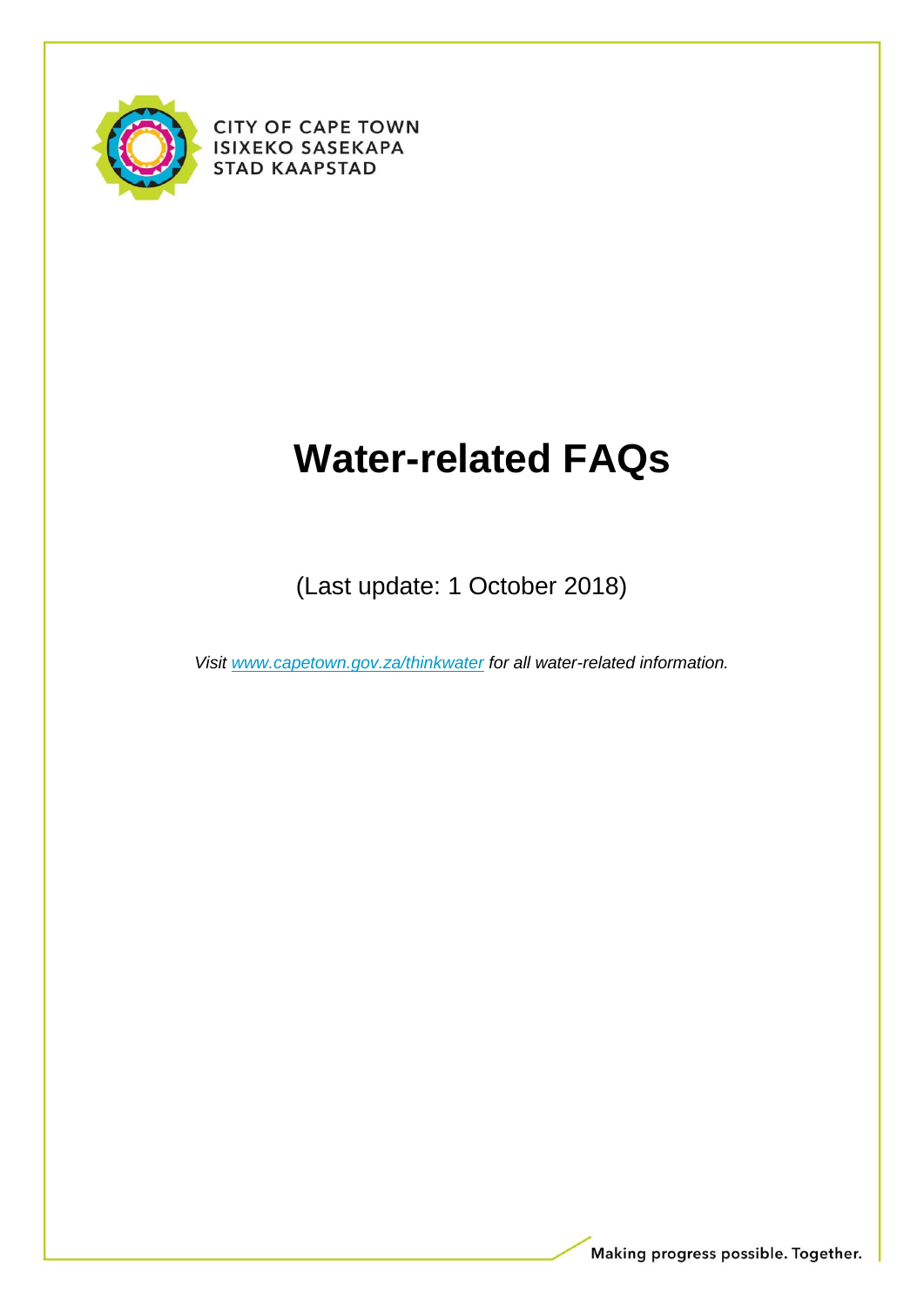# **Contents**

| 1.    |                                                                                                                                                                                                                                                                                                    |  |  |  |
|-------|----------------------------------------------------------------------------------------------------------------------------------------------------------------------------------------------------------------------------------------------------------------------------------------------------|--|--|--|
| 2.    |                                                                                                                                                                                                                                                                                                    |  |  |  |
| 3.    |                                                                                                                                                                                                                                                                                                    |  |  |  |
| 4.    |                                                                                                                                                                                                                                                                                                    |  |  |  |
| 5.    |                                                                                                                                                                                                                                                                                                    |  |  |  |
| 6.    | Those with boreholes and wellpoints - what are the dos and don'ts with that type of water?  5                                                                                                                                                                                                      |  |  |  |
| 7.    |                                                                                                                                                                                                                                                                                                    |  |  |  |
| 8.    | Why has the City not (substantially) reduced pressure on water? Would this result in some<br>areas being cut off? But then can't special provisions be made for these areas in the meanwhile? .6                                                                                                   |  |  |  |
| 9.    | Has the City considered water "load shedding" in the same way they did with electricity7                                                                                                                                                                                                           |  |  |  |
| use?7 | 10. Why is the water a different colour when the water is turned off and on again? Is it safe to                                                                                                                                                                                                   |  |  |  |
|       | 11. Has the City considered tapping into the water running in the tunnels underneath the city?  8                                                                                                                                                                                                  |  |  |  |
| 12.   | Just about every shop in Cape Town is selling more bottled water. Does the City have any<br>suggestions to residents on what to do with the excess plastic bottles they are buying? Are plans<br>being made to collect the excess plastic that will result from the huge increase in bottled water |  |  |  |
|       | 13. Is the City talking to retailers about possibly collecting bottles back from residents to ensure                                                                                                                                                                                               |  |  |  |
|       | 14. There is a lot of talk of 70 water springs in the city. Is this true? Are all these locations known?<br>9                                                                                                                                                                                      |  |  |  |
| 15.   |                                                                                                                                                                                                                                                                                                    |  |  |  |
| 16.   |                                                                                                                                                                                                                                                                                                    |  |  |  |
| 17.   |                                                                                                                                                                                                                                                                                                    |  |  |  |
| 18.   |                                                                                                                                                                                                                                                                                                    |  |  |  |
|       |                                                                                                                                                                                                                                                                                                    |  |  |  |
| 19.   | Has the city put in place a public health program to address potential health problems, e.g.                                                                                                                                                                                                       |  |  |  |
|       | 20. Will the national and provincial Government play a role to assist the City should there be a                                                                                                                                                                                                   |  |  |  |
|       | 21. What measures have the City put in place to combat disease outbreaks during a drought?11                                                                                                                                                                                                       |  |  |  |
| 22.   | Will the City provide information of the need to keep hands clean above all else during a                                                                                                                                                                                                          |  |  |  |
|       |                                                                                                                                                                                                                                                                                                    |  |  |  |
| 24.   |                                                                                                                                                                                                                                                                                                    |  |  |  |
| 25.   |                                                                                                                                                                                                                                                                                                    |  |  |  |
|       |                                                                                                                                                                                                                                                                                                    |  |  |  |
|       | 26. Where will the water come from to fight big vegetation fires, which are characteristic of this                                                                                                                                                                                                 |  |  |  |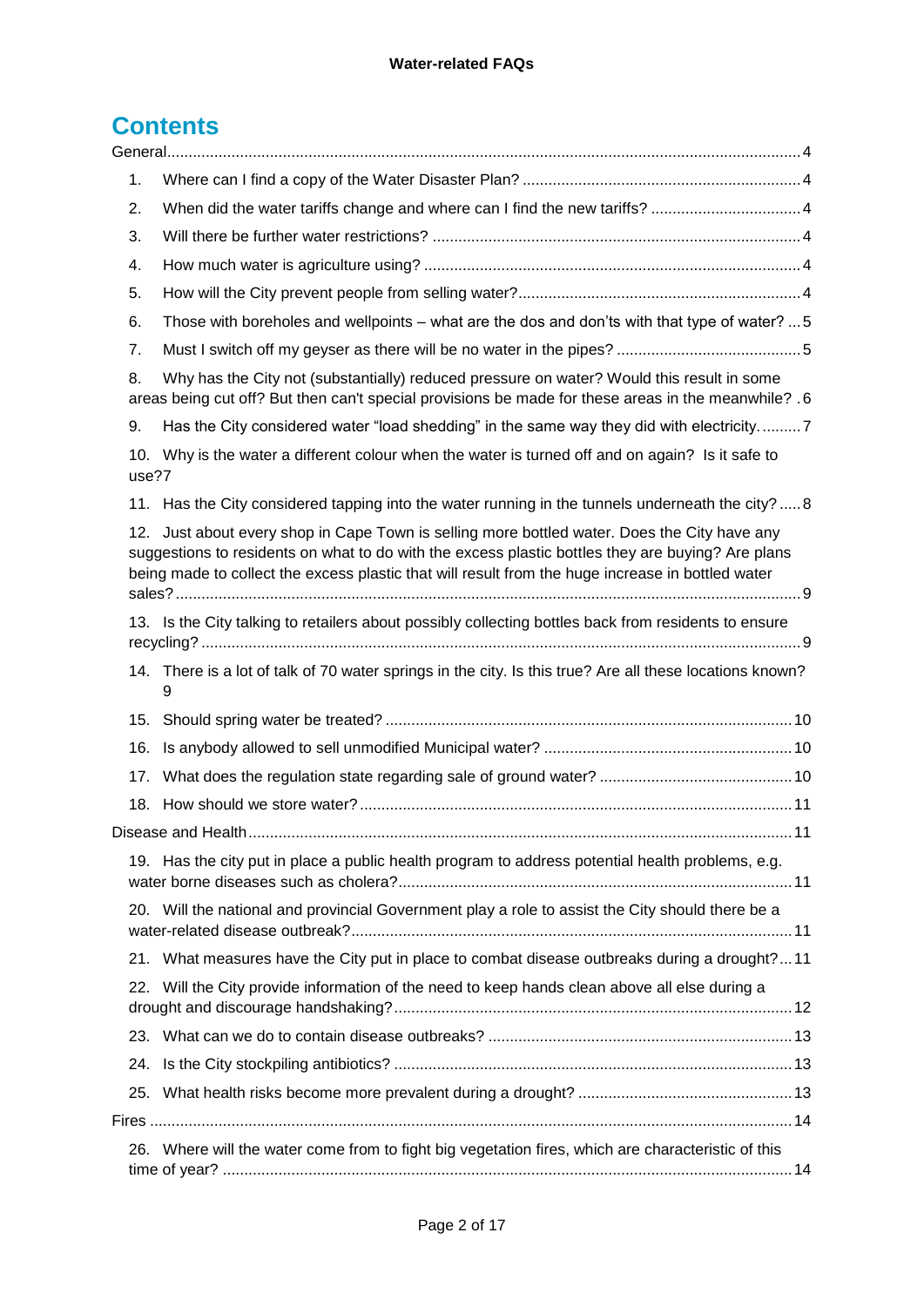|  | 29. How much does the events and film industry contribute to the local economy? Is it justified to<br>bring more people into the City with these events and through the film industry? 15    |  |
|--|----------------------------------------------------------------------------------------------------------------------------------------------------------------------------------------------|--|
|  | 30. What is the event (in particular the Two Oceans Marathon and Cycle tour) and film industry<br>doing to adapt their operations to meet the stringent requirements of the water crises? 16 |  |
|  | 31. Who will coordinate the use of fields that are still in a playable condition? 17                                                                                                         |  |

### **Disclaimer:**

This document is subject to frequent updating and should be regarded as a living document which aims to provide clarity on water-related operations.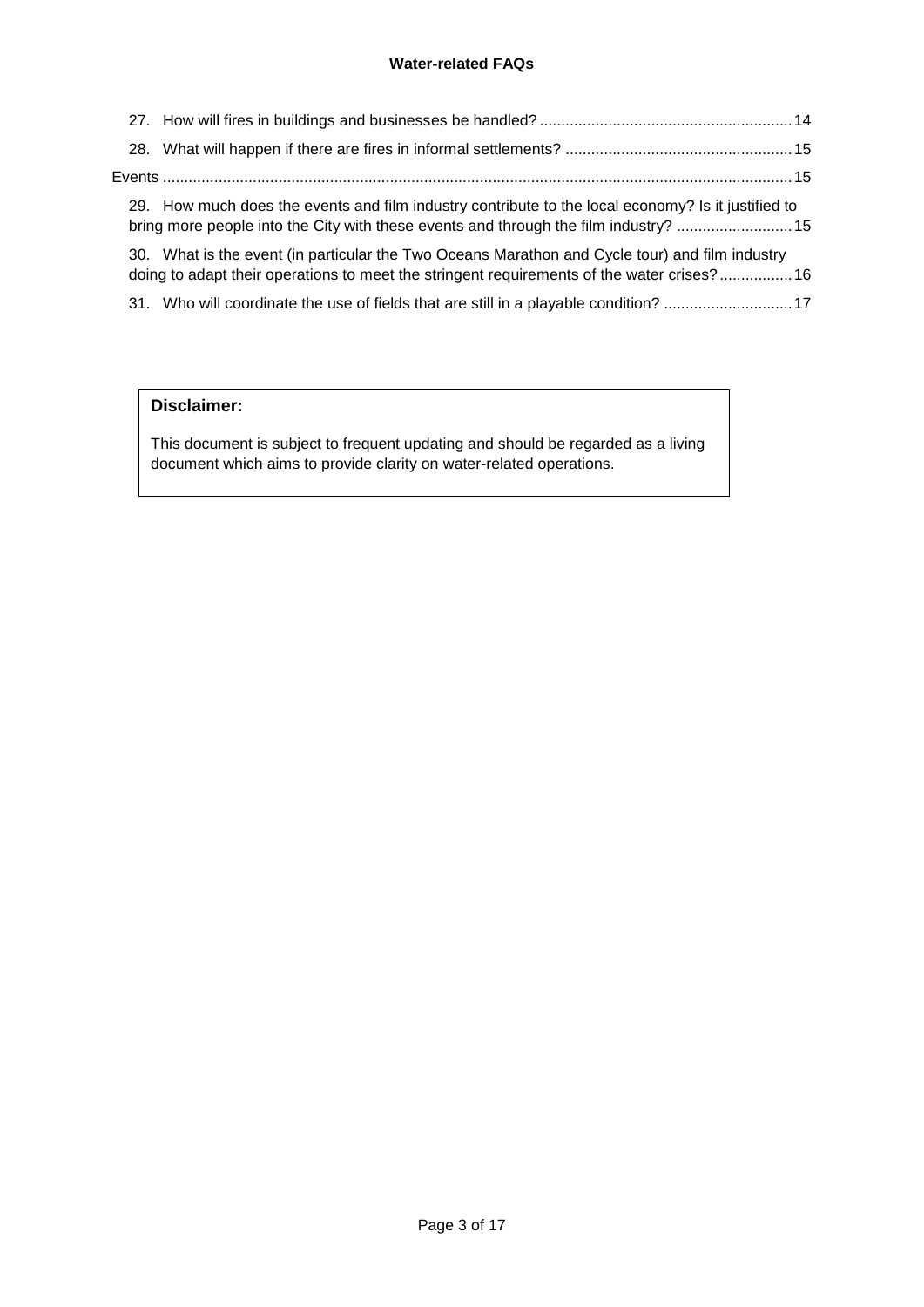## <span id="page-3-0"></span>**General**

### <span id="page-3-1"></span>**1. Where can I find a copy of the Water Disaster Plan?**

Please see [www.capetown.gov.za/thinkwater.](http://www.capetown.gov.za/thinkwater)

### <span id="page-3-2"></span>**2. When did the water tariffs change and where can I find the new tariffs?**

Water restrictions and associated tariffs came into effect on 1 March 2019.

The tariffs remain based on usage. The more you use, the more you pay. High users will be hit especially hard. The City does not make a profit on income from the sale of water.

The tariffs are available at [www.capetown.gov.za/tariffs.](http://www.capetown.gov.za/tariffs)

### <span id="page-3-3"></span>**3. Will there be further water restrictions?**

Yes. We assess the situation constantly. Decisions might be communicated at short notice due to the severity of the situation.

### <span id="page-3-4"></span>**4. How much water is agriculture using?**

The City does not have any control over agricultural releases.

### <span id="page-3-5"></span>**5. How will the City prevent people from selling water?**

The sale of **unmodified** municipal water is unlawful in terms of our by-laws. It is, however, not unlawful to sell 'prepared water' (i.e. water that has been modified with added flavours, bubbles, or otherwise).

We can enforce our by-law, but the supply of bottled water is a supplier-consumer issue with which we cannot interfere.

In general, (note this response does not apply to a particular company) it depends on the source of the water. If water is being taken from the municipal supply it will constitute the resale of water which is prohibited in terms of section 31 of the City of Cape Town's Water By-law, 2010. They will then be liable to a fine or imprisonment in terms of section 64 of the Water By-law, 2010.

If a company is abstracting water from an alternative source (other than from the municipal supply), for example from boreholes or springs, then a formal application must be sent to the National Department of Water and Sanitation. The latter is not within the City's mandate to oversee.

Note, it is the responsibility of consumers to do their homework and to find out where the water comes from (municipal supply or not) or whether approval has been granted by the National Government for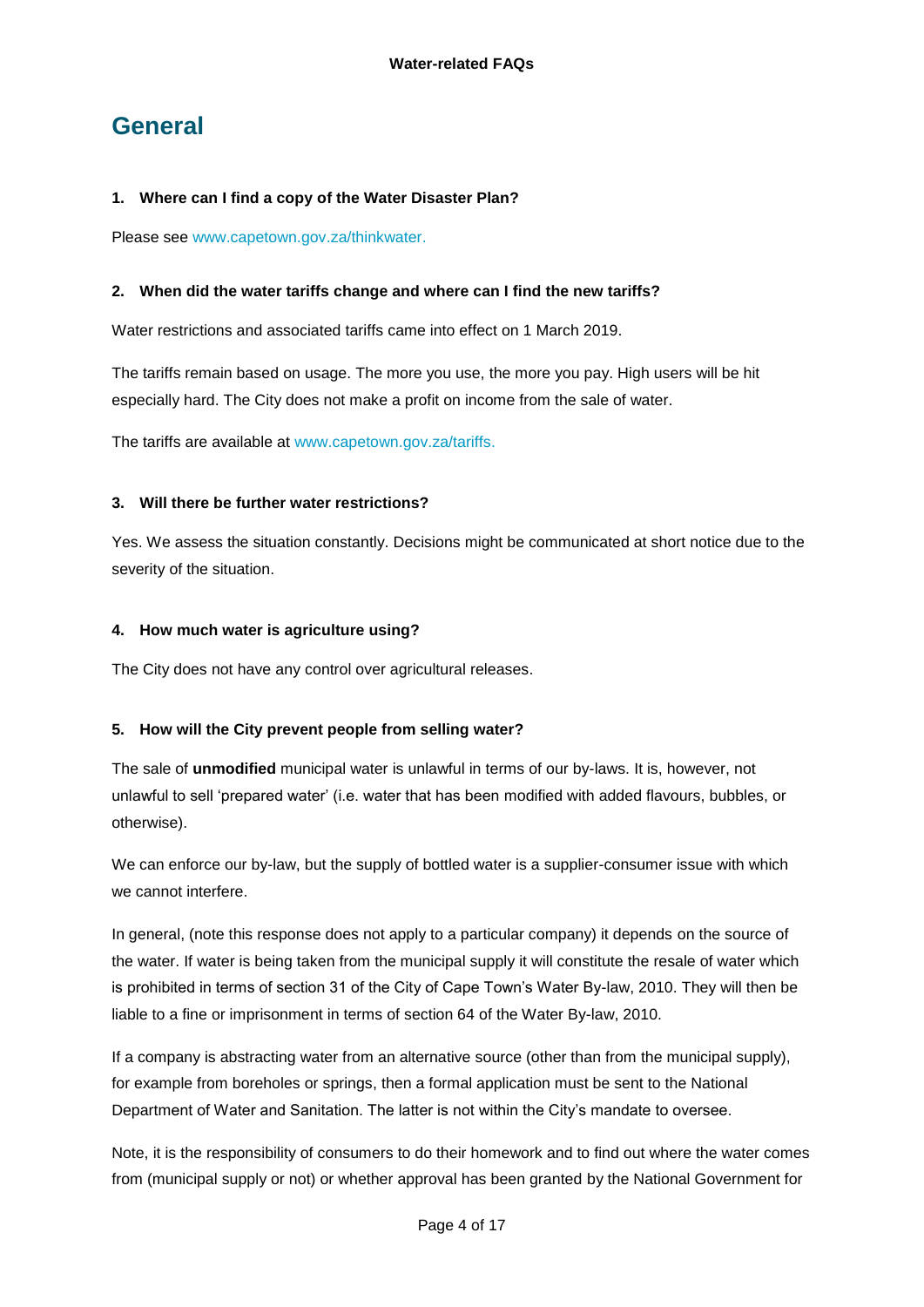such use. Consumers must ensure that what they purchase is not unlawful. Demand proof of the source of the water and whether it has been legitimately extracted.

Furthermore, the City can only guarantee that the water that we provide via the municipal supply is of drinking-water quality. For all alternative sources of water, such as greywater or borehole water, or water from springs and other sources, the City advises residents to only use it for flushing toilets.

Report all cases via 107 or 112 from a cell phone or 021 480 7700 or send a Whatsapp message to 063 407 3699 to report. Please note, always try to submit as much evidence as possible.

### <span id="page-4-0"></span>**6. Those with boreholes and wellpoints – what are the dos and don'ts with that type of water?**

Please see link to water restrictions. (Visit [www.capetown.gov.za/thinkwater\)](http://www.capetown.gov.za/thinkwater)

Firstly, the City does not regulate borehole usage. The custodian of water resources is the National Department of Water and Sanitation. But the City has, in the implementation of previous water restrictions, encouraged conservative usage of borehole water. We have recommended limited usage in accordance with water restrictions for municipally-supplied drinking water.

Our water restrictions make further recommendations for the use of boreholes. It is not in the City's mandate to regulate the usage of groundwater sources, but we have tried as far as possible to drive the message home that unlimited usage of boreholes is not sustainable.

The main consideration here is that private boreholes are not recharged. Private users do not replace the underground water that is used. This is in contrast to the City's aquifer programme, where aquifer recharge will be a non-negotiable aspect of abstraction.

Our goal is not only to survive the drought and to thrive despite it, but to change our relationship with water.

We advocate for the sustainable use of borehole water for indoor purposes but we do not support the use of borehole water for outdoor purposes, such as gardening.

### <span id="page-4-1"></span>**7. Must I switch off my geyser as there will be no water in the pipes?**

Residents are advised to switch off their geysers to avoid any damage that may be caused by water suspension when the water comes back online again. Check your home insurance cover. The City is not liable for any damages.

Switch off all plumbing that could result in leaks or water damage when the water comes back on.

Residents are advised to start adjusting their water stop-cocks now to reduce water usage, as pressure reduction could cause temporary interruption of supply. If the water flow is reduced, any damage will be minimised once the water comes back on.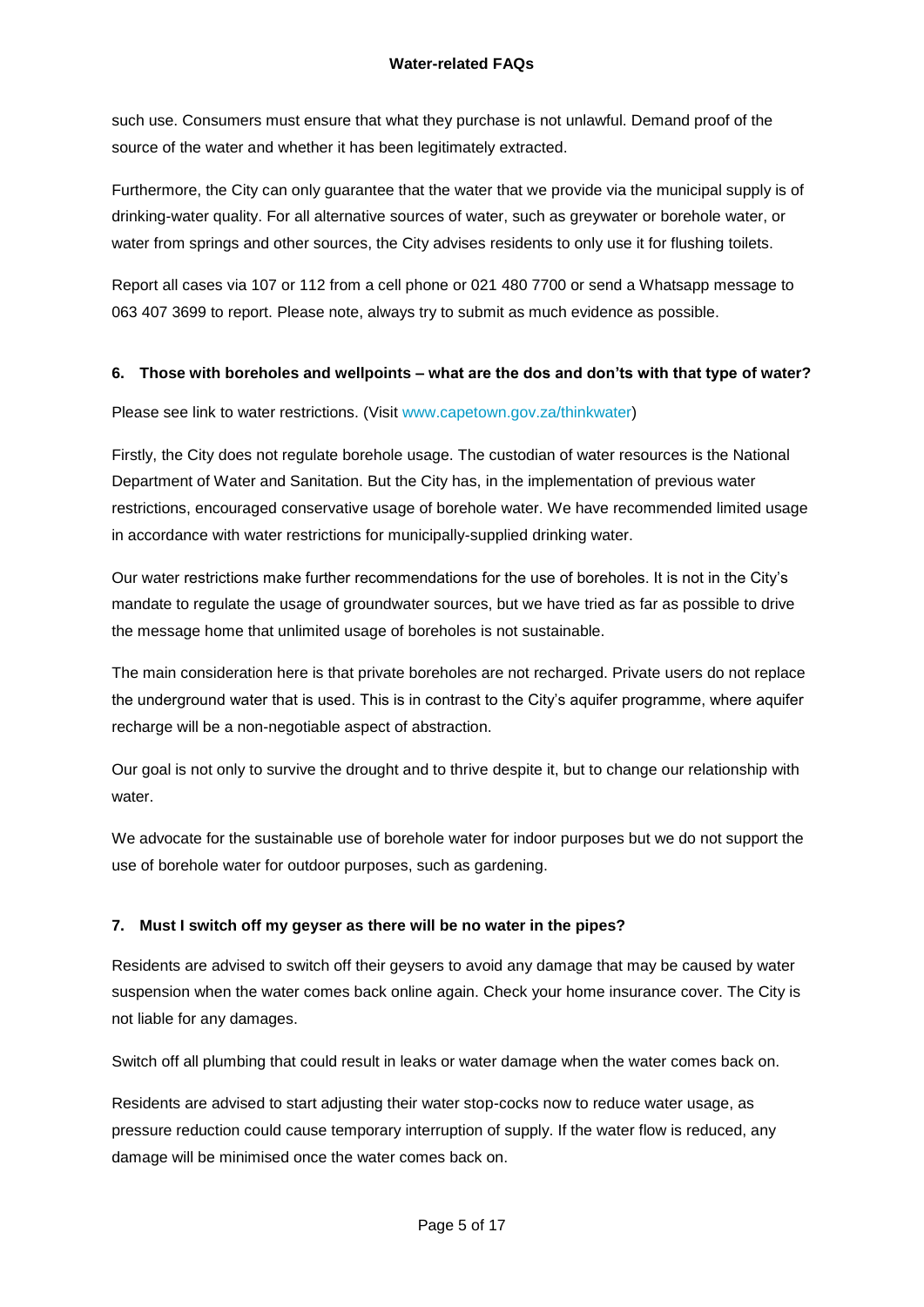### <span id="page-5-0"></span>**8. Why has the City not (substantially) reduced pressure on water? Would this result in some areas being cut off? But then can't special provisions be made for these areas in the meanwhile?**

The City has in fact been substantially reducing water pressure since March 2017. Our engineers have been reducing water pressure in the bulk pipes at our reservoirs as well as in the reticulation network that feeds our households. Much of this work has been an engineering-first.

Water flows to a property because of the action of water pressure. For the water to reach different areas, pressure must be managed. This is done by controlling the flow of water to every area in the city. Some areas in the city are located at lower points, while others are located higher up. Water, like everything else, is bound by the laws of gravity. So, it will either flow downwards or it will remain at the same level. If we want it to get to higher-lying areas, or properties located on high ground or into tall buildings, we need to use valves and pumps to get it to those areas.

To get through this drought, there are water restrictions and water usage limits in place. We then provide the allowable water to an area. If everyone stays within their daily usage limit, households should not be affected by rationing. But if people in a lower-lying area do not stick to this allocation, people in higher-lying areas are affected. Even with reduced pressure, lower-lying areas will have water as it flows easier because of gravity. But, if the flow is reduced, the water does not have sufficient pressure to flow to higher-lying areas or buildings.

That is why tall buildings and higher-lying areas will often be affected by pressure management. Some areas will not have water.

The City's water reticulation network provides water at pressures between 2.4 and 9 bar.

Operational staff have lowered the pressures across the City but the intention is to keep the system pressurised (keep water flowing). This is because a lot of damage could be done if we switch off this pressure system entirely.

High-rise buildings and dwellings located 10 m or higher than road level will be impacted indefinitely but theoretically everyone living at ground level should have water supply at their metered connection.

However, when many users draw water at once, a peak in the demand is created. This happens when, for example, people tend to do laundry in the morning or shower at more or less the same time during the day. This peak (typically between 05:00 and 09:00 and between 17:00 and 21:00) will draw down the system creating a temporary outage. In this case the system should recover once the demand decreases, i.e. after the washing is on the line. Residents on higher-lying areas within pressure zones are vulnerable and their water supply is dependent on their lower-lying neighbours.

From our reservoirs, we have allocated the precise amount of water that could be required for essential usage while protecting the resources that we have left. Nothing more is given than what is required. It is therefore up to all of us to ensure that we stick to our daily limits. When pressure management is introduced, it remains active in an area all the time. No outages are planned as they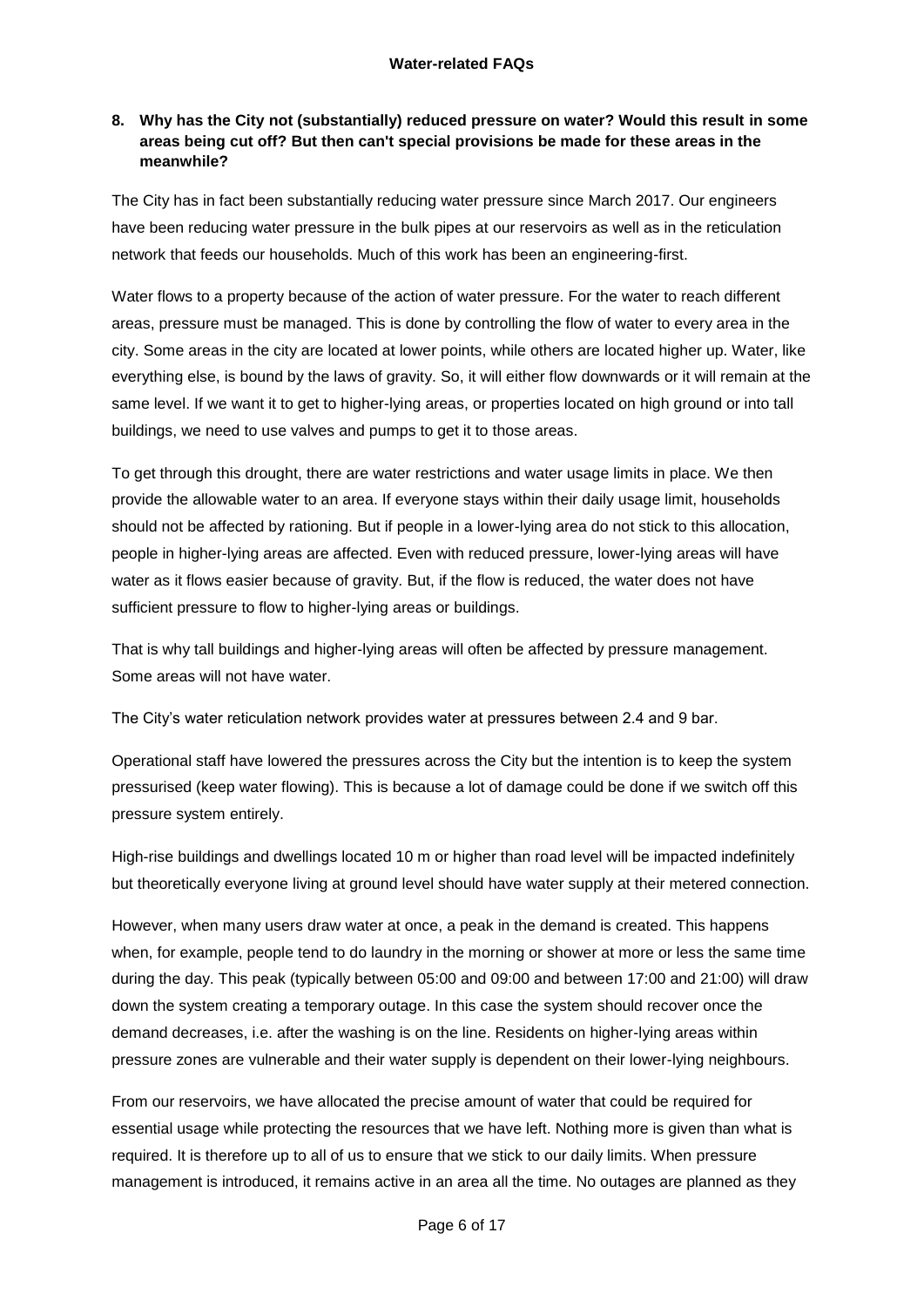are solely dependent on the behaviour of users. Because we cannot physically control the behaviour of users, we cannot guess how long it will take for an area to get its water usage down to what is required.

Further advanced pressure management is being rolled out, with some areas at 0,5 bars and lower. But, adjustments may be made on an hourly basis if required.

That is why the City has been advising since March to keep some water for non-essential use but not to store excessive municipal water.

Bringing down the demand through pressure management and communication to promote water reduction among our users has been a vital intervention in helping to buy us time and to stretch our water supplies further.

### <span id="page-6-0"></span>**9. Has the City considered water "load shedding" in the same way they did with electricity.**

The City's position is that "water shedding" or turning off water supply to an area for a few hours each day, should be avoided if at all possible, as it can lead to air entering the pipework which greatly increases the likelihood of leaks and bursts, and associated water wastage. Further to this, water shedding has not been proven to result in net savings as it can lead to residents stockpiling water.

The City's is rather adjusting our system so that as many people as possible are supplied at as low a pressure as possible.

We have sent out media releases advising that residents may notice supply interruptions due to these efforts, especially in higher-lying areas, but that water supply should return to normal once demand within the area subsides. Furthermore, residents have been advised to keep an emergency store of between 5 to 10 l of water for drinking and basic hygiene at all times going forward.

### <span id="page-6-1"></span>**10. Why is the water a different colour when the water is turned off and on again? Is it safe to use?**

Discolouration is likely caused by planned or unplanned work to the water supply network, which has caused sediment in the pipes to shift. In cases where residents are worried about the quality of the water, we encourage them to report the matter to the call centre on 0860 103 089 to arrange for a sample to be taken.

The City fully supports and complies with strict water quality checks as prescribed by the National Department of Water and Sanitation (DWS). This rigorous process means that water quality is closely monitored via a large number of water samples analysed according to the stringent South African National Standards (SANS 241:2015) requirements.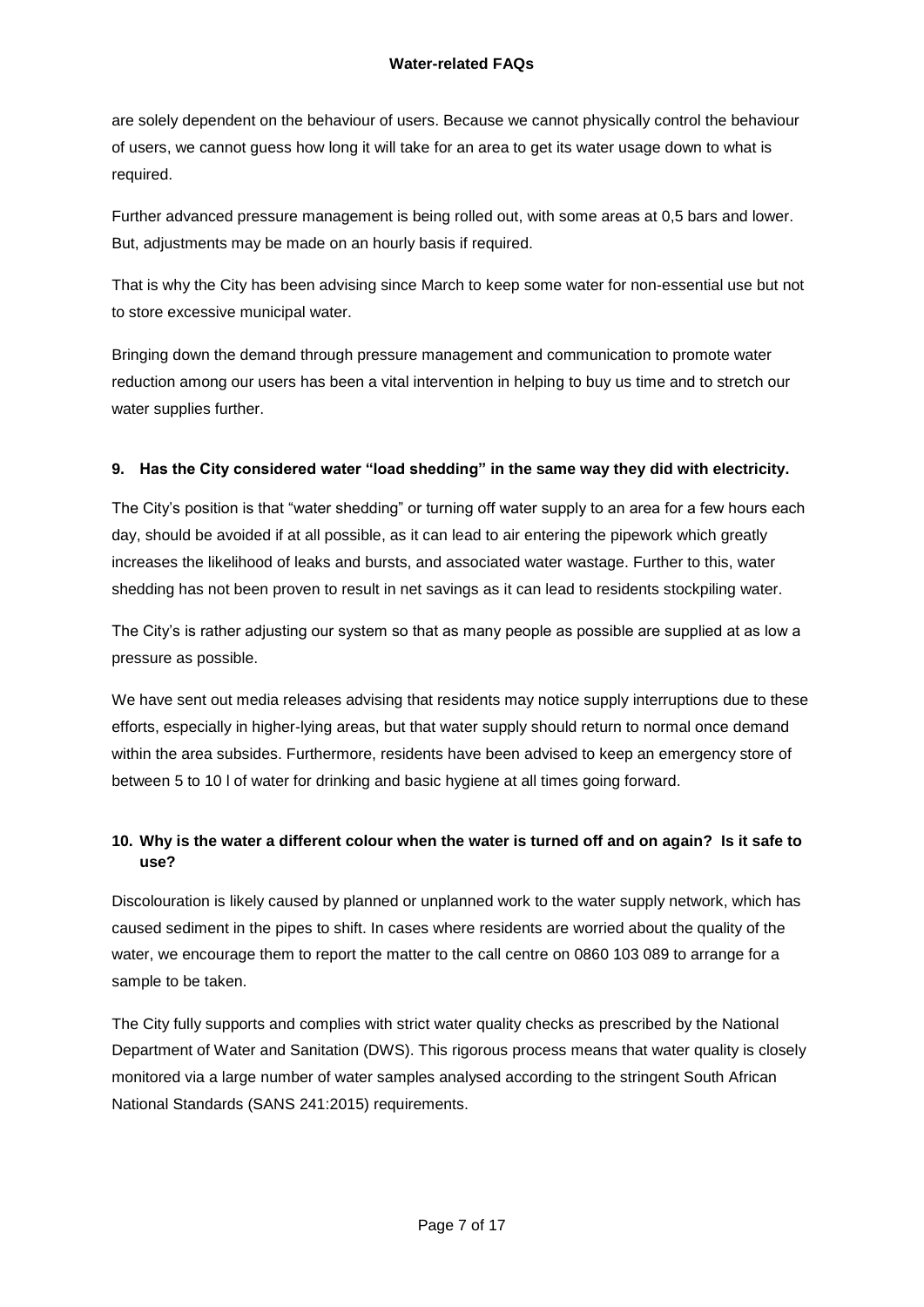To ensure the excellent quality of our water, our laboratory tests over 5 700 samples of water each year. We draw water from sampling points throughout the water system, and we test these samples on a weekly or bi-weekly basis.

Our water samples are taken from:

- raw water (from dams and boreholes);
- water after it has been treated at the treatment plants;
- water from reservoirs; and
- water from pipework (taken from designated sampling points around Cape Town).

Water quality is also controlled at the treatment plants by the process controllers who perform tests on an hourly basis in the on-site labs in order to make the necessary adjustments.

### <span id="page-7-0"></span>**11. Has the City considered tapping into the water running in the tunnels underneath the city?**

These tunnels historically carried spring water from Table Mountain, but have since in many cases been incorporated into the stormwater network.

The City is working to maximise the use of spring water, and has extensively studied the springs on Table Mountain in terms of whether they can be used to augment drinking water supply.

The City currently produces 2, 8 million litres of drinking water per day from the Albion Spring in Newlands, and has recently commissioned a new project to produce approximately 2 million litres of drinking water per day from the Oranjezicht Main Springs Chamber.

In the case of other springs, it has been found that the amount of water these would provide would not justify the cost of the infrastructure required to redirect the water into the City's reticulation network and treat it to drinking standards. Procuring greater volumes of water could be done more economically, for instance, via aquifer abstraction or the treatment of wastewater, and the City is rather pursuing these options.

In other cases, the City is exploring whether unused spring water could be used for non-drinking purposes such as industry and irrigation, and has applied to the National Department of Water and Sanitation to authorise the City to use the water in this way. This would also take pressure off drinking water reserves somewhat.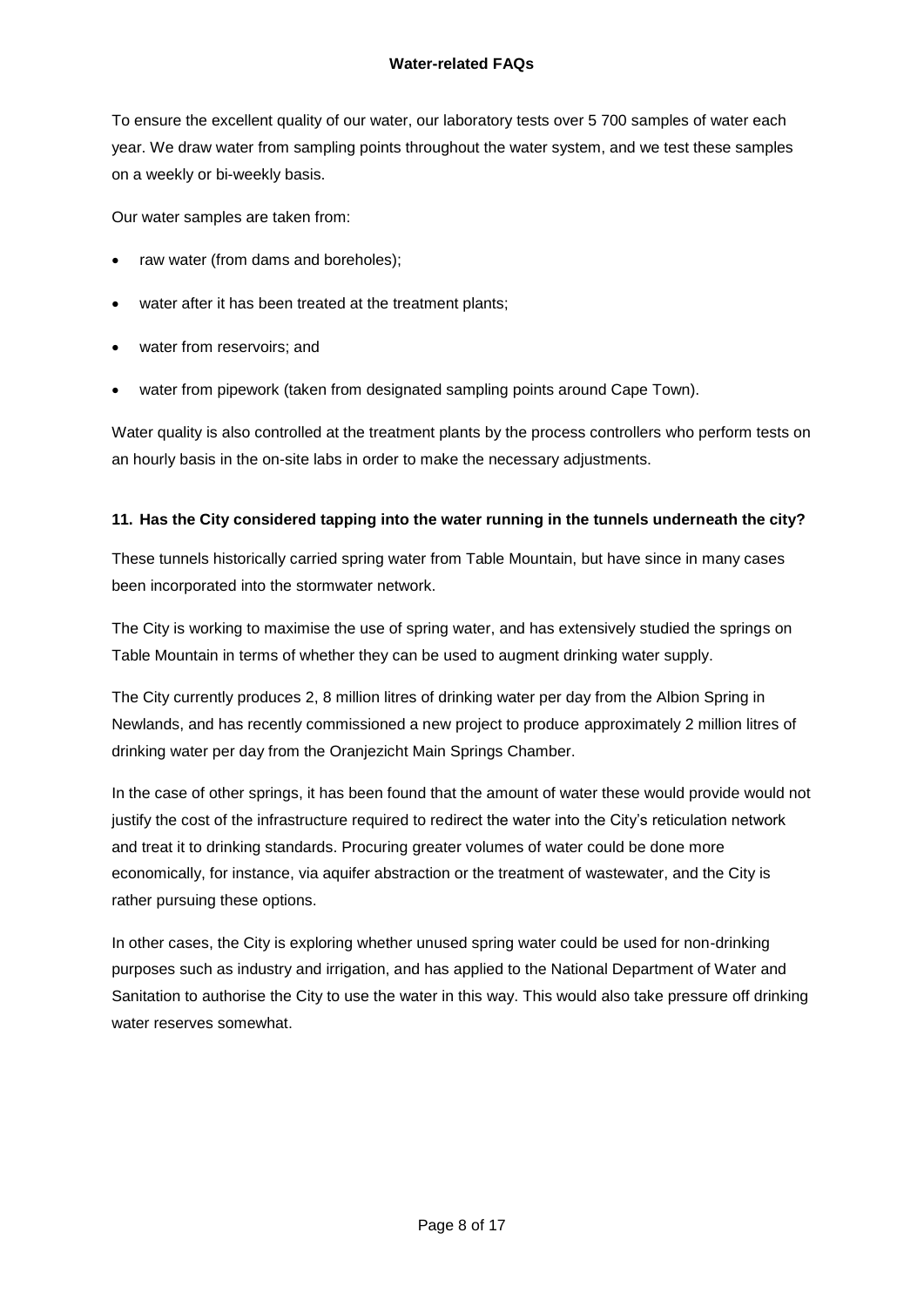### <span id="page-8-0"></span>**12. Just about every shop in Cape Town is selling more bottled water. Does the City have any suggestions to residents on what to do with the excess plastic bottles they are buying? Are plans being made to collect the excess plastic that will result from the huge increase in bottled water sales?**

**Shop smartly**: First, residents should shop smartly for their bottled water – clear, uncoloured plastic bottles are recycled easier than those with printing directly on the bottle, metal caps/lids, paper labels or shrink wrap labels.

**Re-use:** According to the Polyethylene Terephthalate Recycling Company (PETCO), the PET (clear and uncoloured) bottles that the bottled water is bought in, are safe and convenient for further storage of water, but need to be rinsed (or washed if dirty) before reuse, as with any other container.

**Donate:** Many residents in the City aren't able to afford bottled water or containers. Rather than throwing away your empty (5 litre or similar) water bottles, consider donating them to fellow residents who may need containers for their water. Alternatively, contact your local charity to see if they are in need of additional water containers.

**Recycle:** The City's Think Twice programme collects recyclables (including plastic bottled water bottles) from households in certain areas. Visit the waste recyclers' app to see if you qualify; or to find private or community recycling companies, at [http://web1.capetown.gov.za/web1/wasterec/map\)](http://web1.capetown.gov.za/web1/wasterec/map)

The City's drop-off facilities also accept recyclable materials. To find your closest drop-off facility, visit [www.capetown.gov.za.](http://www.capetown.gov.za/)

The City's drop-off facilities will be key. We have diverted more than 50% of our waste from landfills already, and we expect this practice to continue.

### <span id="page-8-1"></span>**13. Is the City talking to retailers about possibly collecting bottles back from residents to ensure recycling?**

The City has engaged with PET Recycling Company NPC (PETCO), who agrees that the abovementioned drop-off or recycling sites are the best place to take your water bottles. The sites are already connected to recycling companies, who provide jobs through recycling the Polyethylene Terephthalate (PET) bottles.

### <span id="page-8-2"></span>**14. There is a lot of talk of 70 water springs in the city. Is this true? Are all these locations known?**

The City has explored in detail whether 69 identified springs on Table Mountain could be incorporated into the drinking water system. The City does currently produce 2, 8 million litres of drinking water per day from the Albion Spring in Newlands, and has recently commissioned a new project to produce approximately 2 million litres drinking water per day from the Oranjezicht Main Springs Chamber. This has been done under existing water licences.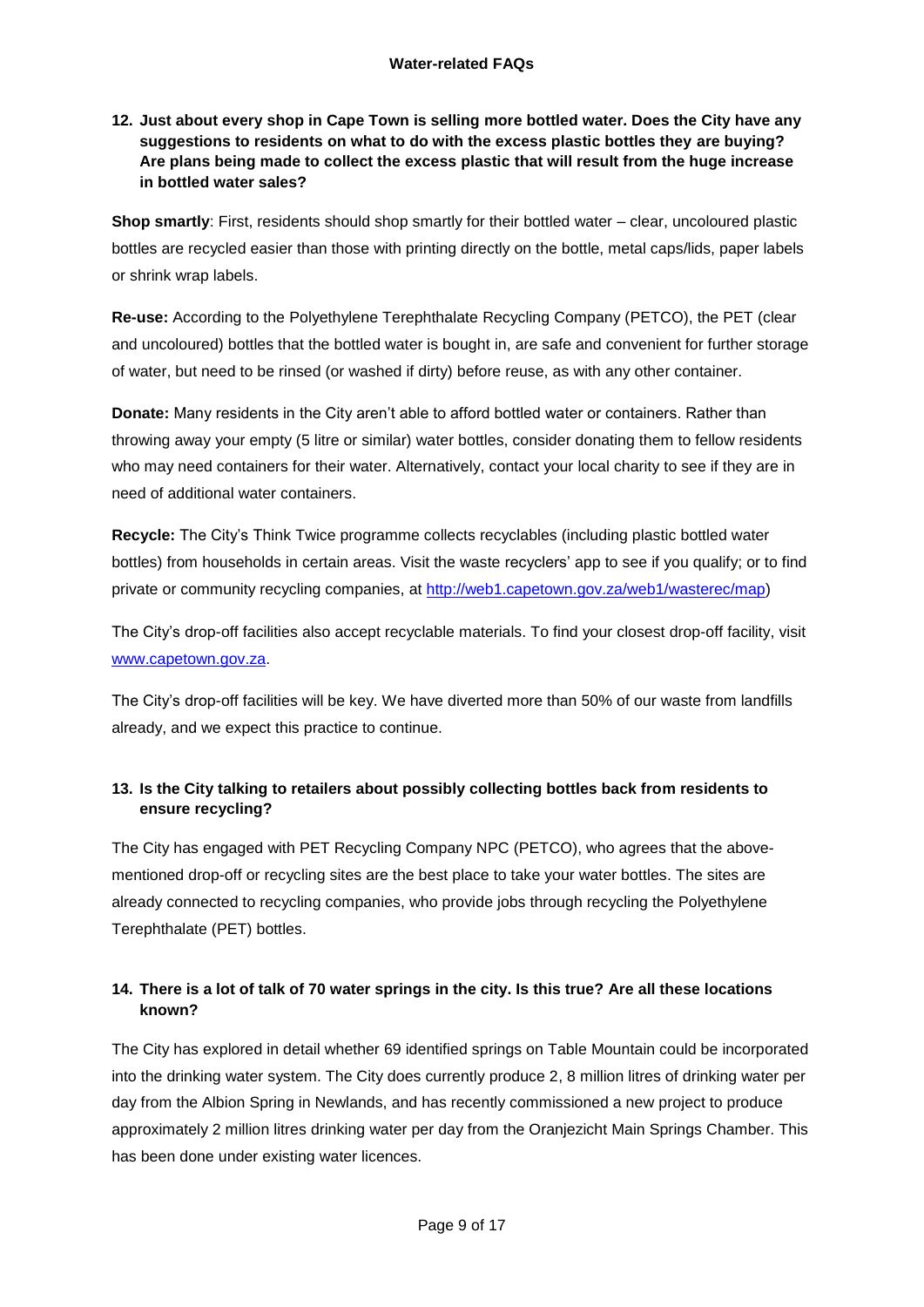However, in the case of other springs it has been found that flow is too small to justify the cost of staff and infrastructure required to treat the water to drinking standards. In the interests of ratepayers, the City must ensure that augmentation schemes offer value for money. Procuring greater volumes of water could be done more economically, for instance via aquifer abstraction or wastewater treatment, and the City is pursuing these options. Please note that even if all water from the springs could be incorporated into the drinking water system they would only be able to service a tiny fraction of the City's water requirements.

In terms of the unused spring water, the City is exploring whether this water could be used for nonpotable purposes such as irrigation, as this does not carry the same associated infrastructure costs, and would also take pressure off potable water reserves. The City has applied to the National Department of Water and Sanitation to authorise us to use the water in this way.

### <span id="page-9-0"></span>**15. Should spring water be treated?**

The City is advising that water collected directly from springs is boiled before use, as this is water is not quality-controlled, and could be contaminated.

### <span id="page-9-1"></span>**16. Is anybody allowed to sell unmodified Municipal water?**

The resale of unmodified municipal water without prior permission from the City of Cape Town's Director: Water and Waste Services is prohibited and no permission for applications will be granted during this drought period. The use and selling of modified municipal water whether through filtration, ozone, carbonation and related methods, bottled or not, where the end product remains water, is hereby also prohibited during this period.

It should be noted that this prohibition excludes sodas and flavoured water (with additives), ice teas and related drinks. This restriction does not apply to water from alternative sources, e.g. springs.

### <span id="page-9-2"></span>**17. What does the regulation state regarding sale of ground water?**

All users of groundwater and surface water must comply with the National Water Act and its regulations. With regard to the regulations around springs; boreholes; well points; rivers; streams and vlei water, we would like to emphasise that residents must obtain permission from the National Department of Water and Sanitation (NDWS) in order to take water from a resource, i.e. ground or surface water. The City would like to remind residents that the National Department of Water and Sanitation has emphasised that water from private boreholes is not meant for sale and that commercial and industrial entities must still seek the necessary authorisation from the department to sell surface and groundwater. Businesses that are selling groundwater and/or surface water must declare the source and display proof of authorisation from NDWS on any vehicle/transportation mode and retail outlet dispensing such water.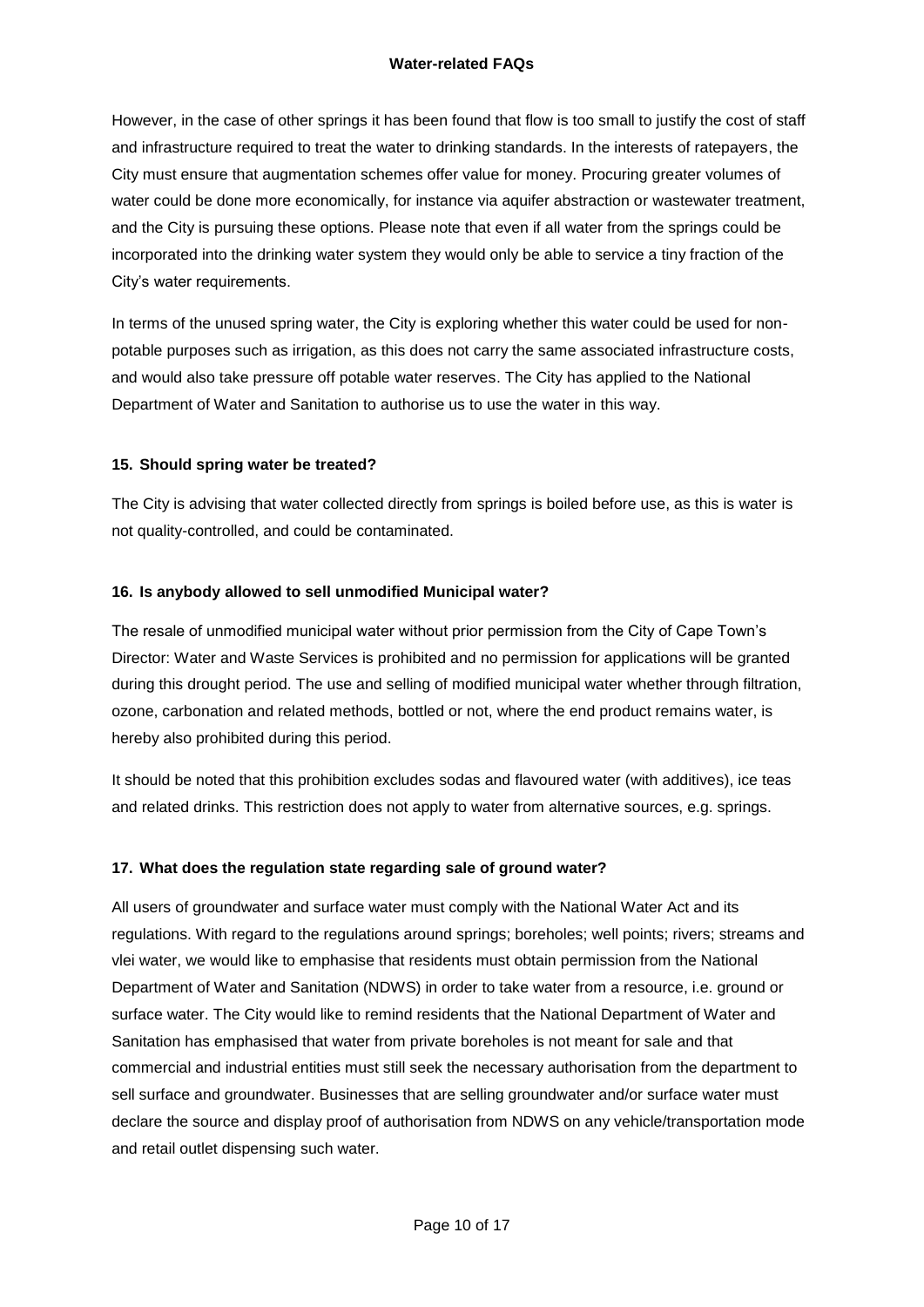### <span id="page-10-0"></span>**18. How should we store water?**

- Store the water in a cool, dry place.
- Make sure that the containers are closed and sealed during storage. Boil the water before use when in doubt.
- The container must have a top that can be tightly closed.
- Containers must be made of durable, unbreakable material (i.e. not glass).
- Do not use containers which have previously been used to store chemical or toxic substances.

### <span id="page-10-1"></span>**Disease and Health**

### <span id="page-10-2"></span>**19. Has the city put in place a public health program to address potential health problems, e.g. water borne diseases such as cholera?**

The City is part of an established outbreak response team together with Provincial Government.

All notifiable cases of disease are investigated thoroughly to determine the source and to ensure that appropriate containment measures are enacted, where necessary.

Health officers are actively monitoring the incidence of cases during the diarrhoea season to pick up trends in order to ensure rapid responses to disease outbreaks

Healthcare facilities ensure that individuals who are sick and dehydrated (especially children) receive priority treatment to prevent disease progression.

### <span id="page-10-3"></span>**20. Will the national and provincial Government play a role to assist the City should there be a water-related disease outbreak?**

Critical services (for example hospitals) will continue to receive drinking water through normal channels. We will implement significant monitoring and enforcement measures to ensure that water usage at these points is significantly reduced. Any water-borne disease outbreak will be jointly managed by the City, Provincial and National health departments.

### <span id="page-10-4"></span>**21. What measures have the City put in place to combat disease outbreaks during a drought?**

Preventative measures:

- Increased health and hygiene programmes
- City clinics have regular health talks about the prevention of water- and food-borne diseases and diarrhoea danger signs
- Posters at Water Collection Sites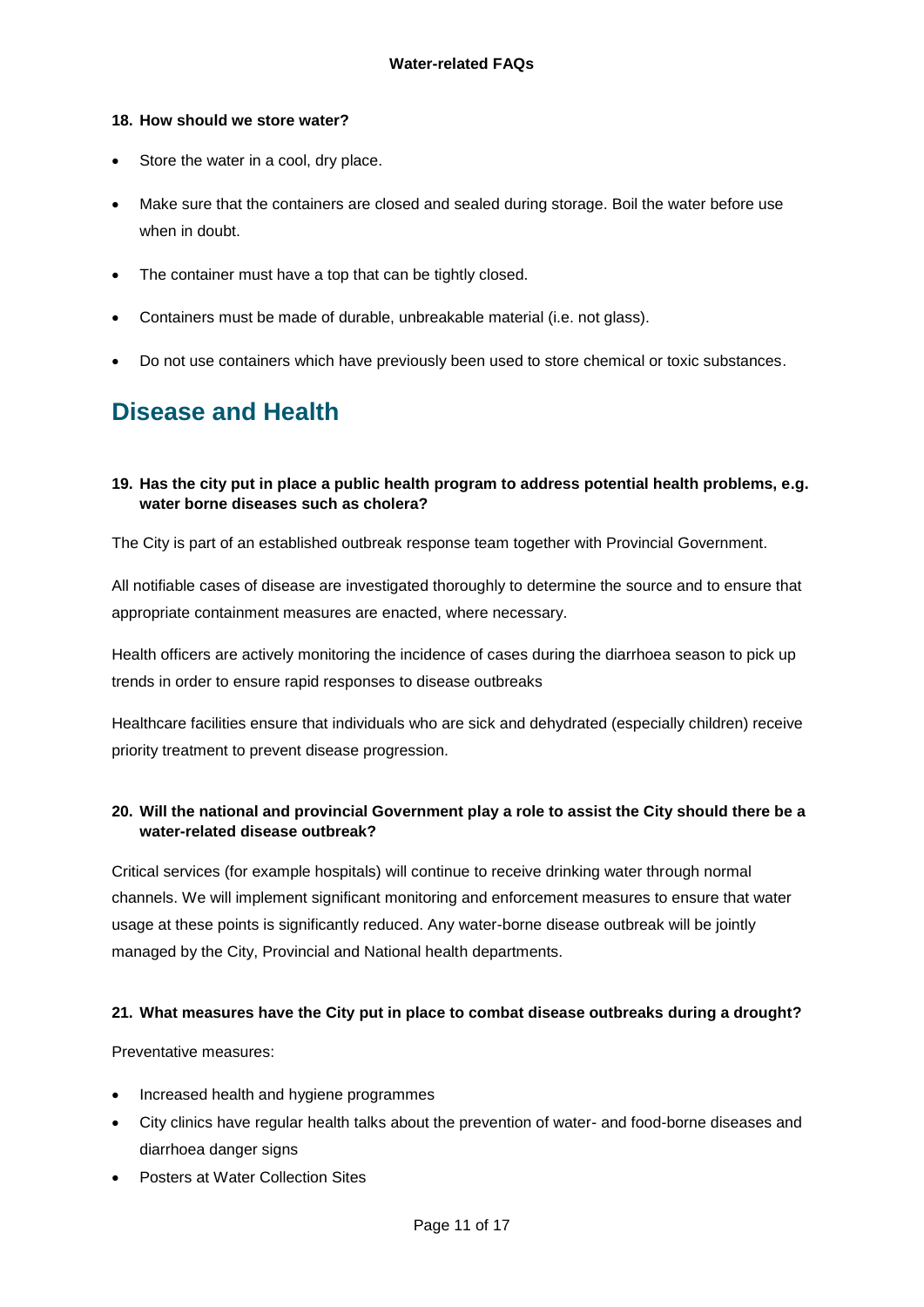People should not stop their normal precautionary health measures during this crisis.

- The public is encouraged to continue with their routine visitations to health clinics and ensure all immunisations of all family members are up to date.
- The City will continue to promote childhood vaccinations at all its healthcare facilities.
- When persons display symptoms of dehydration they should drink a sugar/salt solution (Half a teaspoon of salt, eight teaspoons of sugar in one litre of water) and if the symptoms persist then proceed to the nearest clinic for treatment.

### <span id="page-11-0"></span>**22. Will the City provide information of the need to keep hands clean above all else during a drought and discourage handshaking?**

Yes, the City will provide sanitary guidelines.

The City is advising the following:

Preventative measures:

- Increased health and hygiene programmes
- City clinics have regular health talks about the prevention of water- and food-borne diseases and diarrhoea danger signs.
- Health posters at water collection sites.

People should not stop their normal precautionary health measures during this crisis

- The public is encouraged to continue with their routine visits to health clinics and ensure that immunisations of all family members are up to date.
- The City will continue to promote childhood vaccinations at all its healthcare facilities
- When persons display symptoms of dehydration they should drink a sugar/salt solution (Half a teaspoon of salt, eight teaspoons of sugar in one litre of water) and if the symptoms persist then proceed to the nearest clinic for treatment.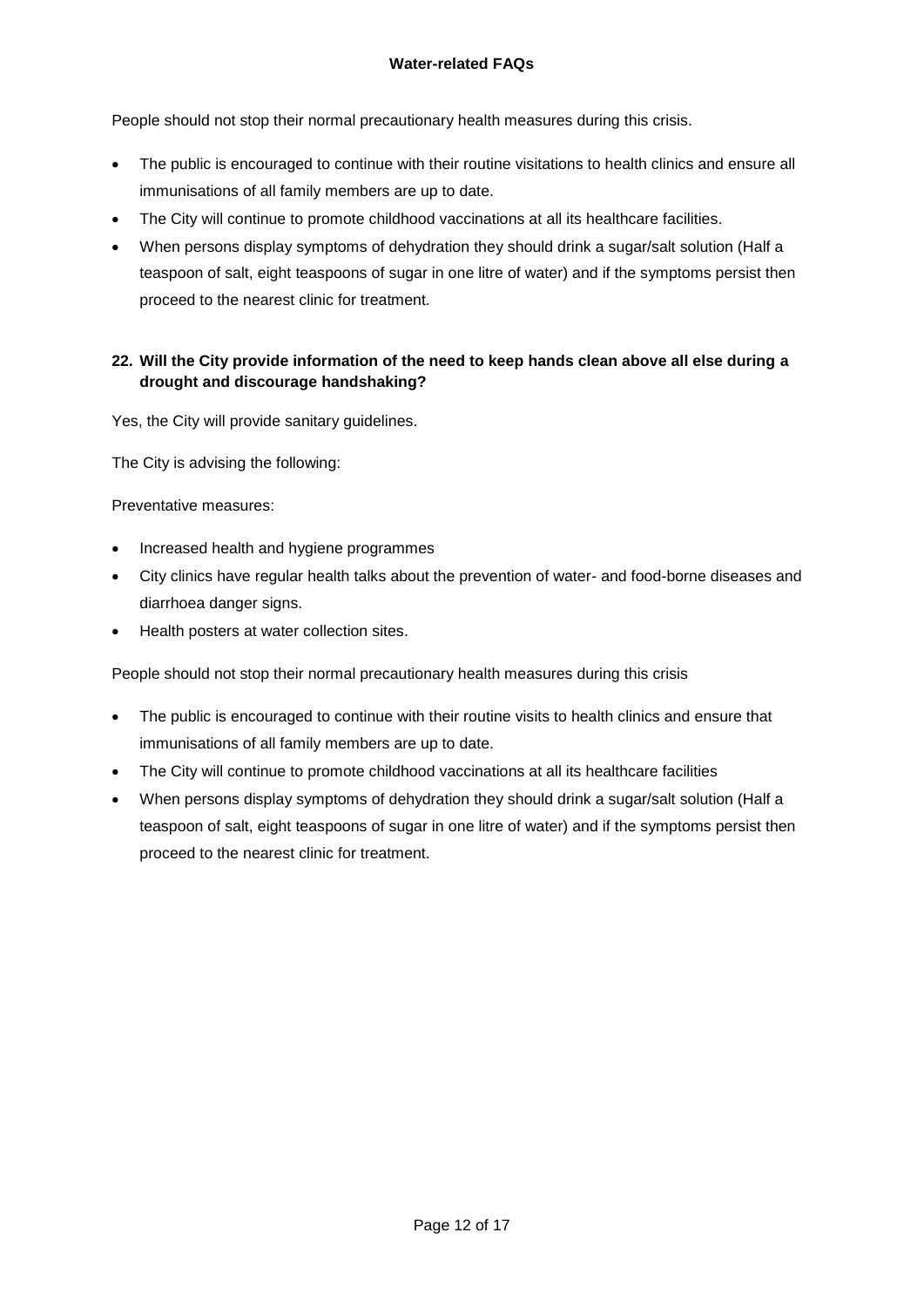### <span id="page-12-0"></span>**23. What can we do to contain disease outbreaks?**

The City is part of an established outbreak response team together with Provincial Government.

All notifiable cases of disease are investigated thoroughly to determine the source and appropriate containment measures are enacted, where necessary.

Health officers are actively interrogating any information during the diarrhoea season to pick up trends in order to ensure rapid responses to disease outbreaks.

Healthcare facilities ensure that individuals who are sick and dehydrated (especially children) are fasttracked to prevent disease progression.

### <span id="page-12-1"></span>**24. Is the City stockpiling antibiotics?**

The City's clinics will be capacitated to see to those in need.

### <span id="page-12-2"></span>**25. What health risks become more prevalent during a drought?**

Water-borne diseases will likely become more prevalent, linked to the improper storage of water where contaminated containers are used. These include: Diarrhoea, Hepatitis A, and Typhoid Fever.

Handwashing and washing of fruit and vegetables is imperative

Food-borne diseases will likely become more prevalent, due to cross contamination and insufficient sanitisation of foods and food preparation surfaces.

The five key food safety tips are:

- Wash your hands with your allocated water
- Separate raw and cooked food
- Cook food thoroughly
- Keep food at safe temperatures
- Use clean water and fresh food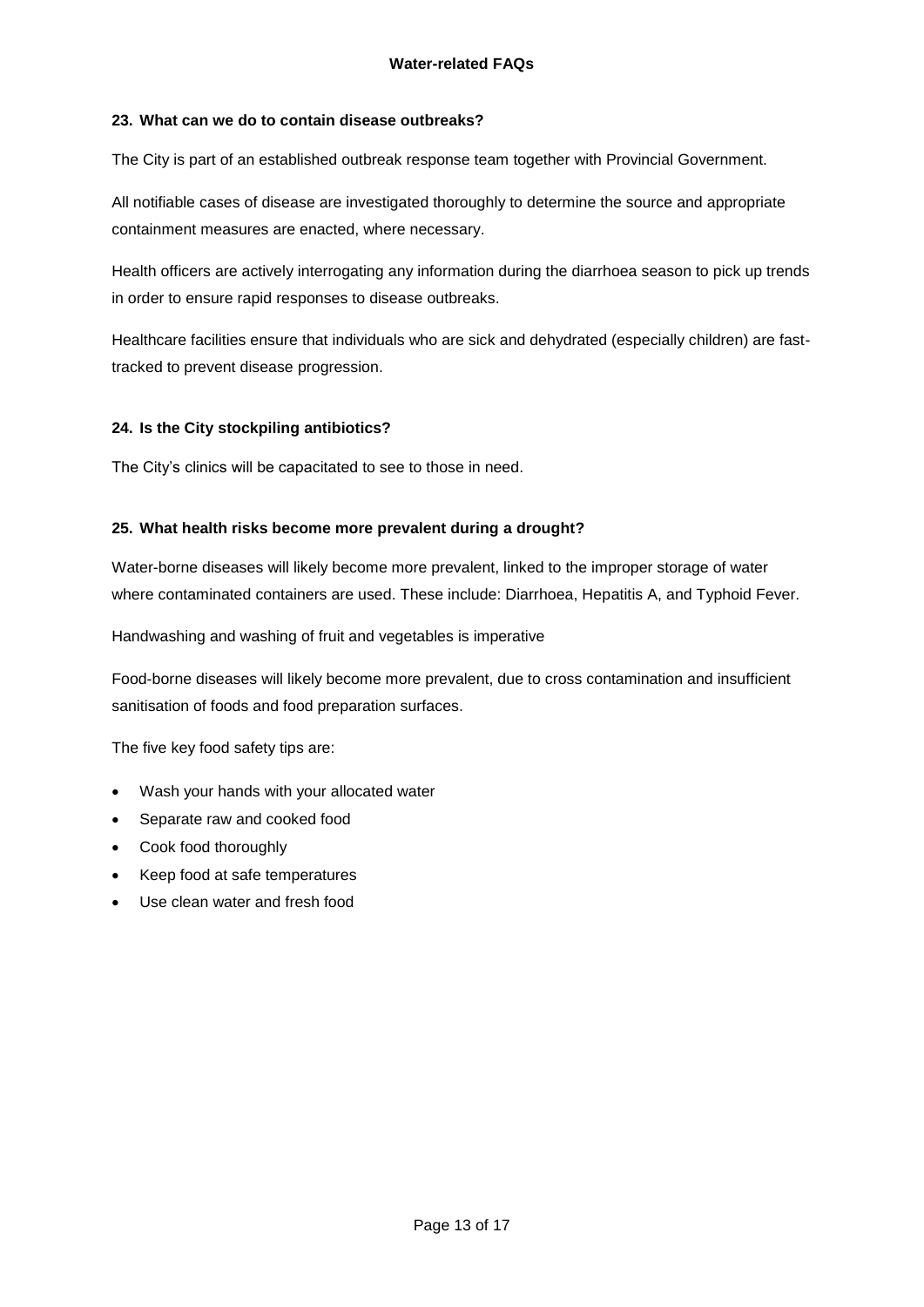### <span id="page-13-0"></span>**Fires**

### <span id="page-13-1"></span>**26. Where will the water come from to fight big vegetation fires, which are characteristic of this time of year?**

The current water crisis necessitated the Fire and Rescue Service to rethink the current strategy around how we will manage fires over this period.

The Fire and Rescue Service also has five Compressed Air Foam System (CAFS) vehicles that use a foam/water concentrate mix. These vehicles are being dispatched first where possible to contain fires and limit the use of potable water. We are looking to retrofit some of our other vehicles to perform in a similar manner in the months ahead, although this is budget dependent.

Treated effluent is also being used to an extent where possible.

For vegetation fires, the helicopters contracted for the summer season will use seawater to fight flames in areas that are inaccessible to firefighters. On the ground, greater emphasis will be placed on perimeter firefighting and monitoring. Fire and Rescue Services will always consider life and property as a first priority, and should drinking water have to be used in these instances, we will do so to save same. In addition, the Fire and Rescue Service is ramping up its education and awareness campaigns around fire safety in the home, but also in public and the maintenance of fire breaks.

The summer season, coupled with the water shortage, requires that the public seriously consider their actions around the use of fire during this period. They are requested to be cautious and vigilant, and to report fires as soon as they are witnessed in order that the emergency fire-fighting services can reach them as quickly as possible. The public are also assured that the Fire and Rescue Service will do all in their power to combat fires if and when they occur, using the most convenient alternate water sources available.

### <span id="page-13-2"></span>**27. How will fires in buildings and businesses be handled?**

The City advises all businesses and facility managers in the public and private sector to get up to speed about how to treat fires during a period of extreme drought especially when water pressure may also be lowered dramatically in an effort to suppress demand.

According to building regulations sprinkler systems need to be installed however, during the disaster phase no water will feed into a fire sprinkler system. Businesses must please check their insurance.

Tips:

- Ensure that water pressure remains adequate for your needs.
- Ensure all fire hydrants are in working condition and serviced and acquire more if required.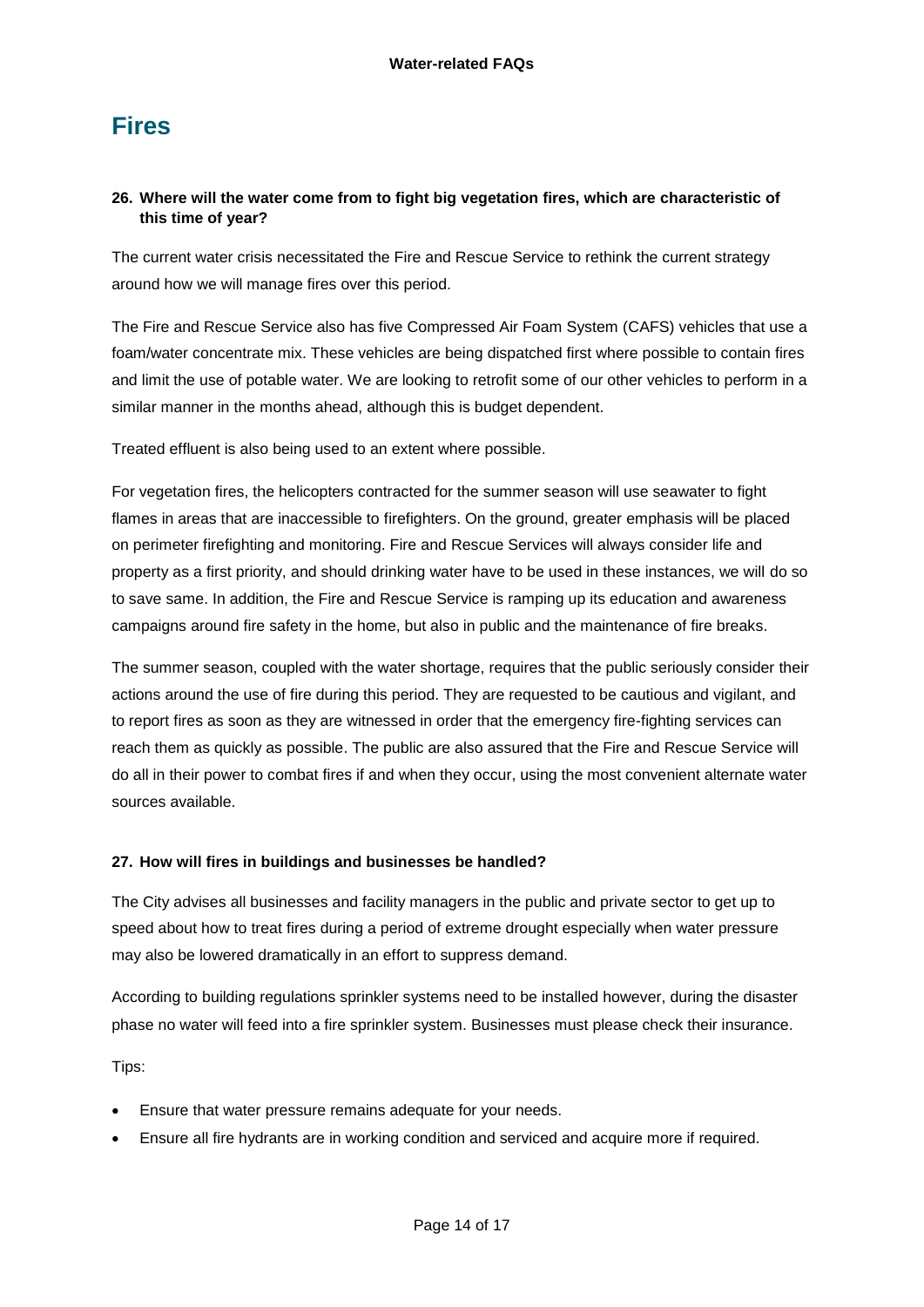- Ensure that all staff and occupants know the emergency processes that are related to a fire i.e. conduct regular fire drills.
- Speak to your insurer to ensure that you are aware of all requirements and consequences of pressure management/flooding and fires.
- Conduct ongoing staff and occupant awareness initiatives.

### <span id="page-14-0"></span>**28. What will happen if there are fires in informal settlements?**

The City aims to ensure that water supply and pressure remains as adequate as possible in informal settlements. Informal settlements which are responsible for approximately 4% of our water usage are also at a high risk of fire-, floods and disease due to the informal nature of these settlements and the high densities.

## <span id="page-14-1"></span>**Events**

### <span id="page-14-2"></span>**29. How much does the events and film industry contribute to the local economy? Is it justified to bring more people into the City with these events and through the film industry?**

The events and film industries provide enormous benefit to the local economy. Eight of the signature events hosted in the city annually contribute more than R3 billion to the local economy and create more than 20 000 temporary jobs.

The film industry contributes approximately R5 billion to the local economy annually and has created more than 35 000 jobs over a three-year period.

While some of the jobs related to these industries are temporary, they afford people the opportunity to gain experience and acquire skills for future permanent employment.

Given the scale of the City's supply system, it is unlikely that tourists visiting Cape Town for sporting events will have any noticeable impact on overall consumption. They would only account for a tiny fraction of overall usage.

While the City appreciates the concern of residents, we cannot take a blanket decision to shut down these two industries that collectively contribute over R8 billion annually to the local economy that benefits small business owners. Being labour-intensive industries, there will be serious consequences that will be detrimental to many residents' livelihoods if these sectors are curtailed.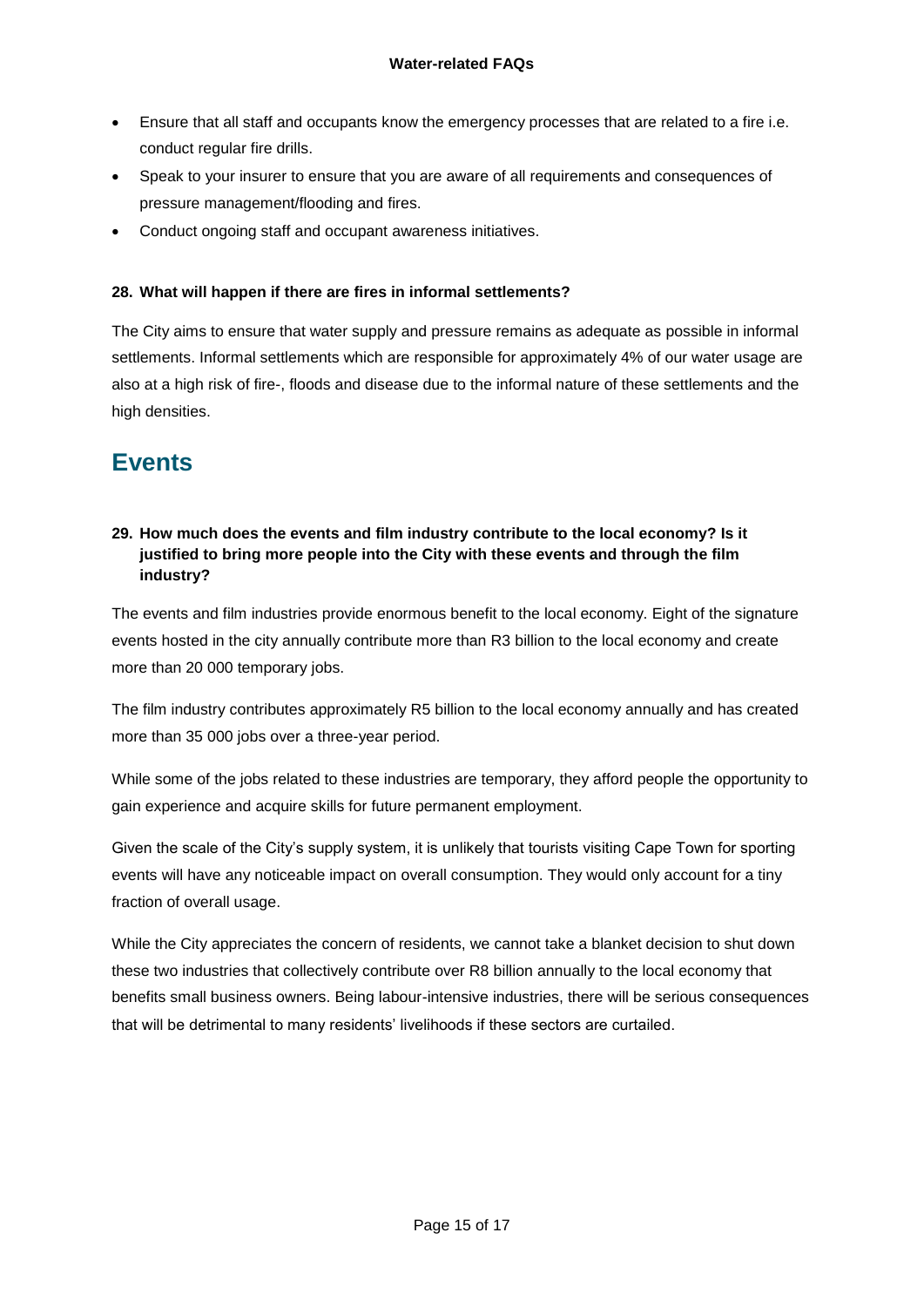### <span id="page-15-0"></span>**30. What is the event (in particular the Two Oceans Marathon and Cycle tour) and film industry doing to adapt their operations to meet the stringent requirements of the water crises?**

### **Old Mutual Two Oceans Marathon**

- Water for the race day has been sourced from a natural spring, allocated and approved by the National Department of Water and Sanitation. This water will be used in the sachet and nonsachet water delivery system for all race participants.
- The event organiser has engaged with runners to use hydration packs and to fill up at the start of the race instead of using their daily household allocation of potable water.
- Of special note is the use of recycled water for ice to keep the race water sachets cool kept in sealed bags and marked 'not for consumption'.
- All sponsors and sponsor partners have been requested to invest in similar strategies. A key decision has been taken to remove all showers for after the race. Caterers have committed to supplying their staff and crew with liquid refreshments that include bottled water. Water from the spring supply will be used in food preparation, and grey water will be utilised in clean-up operations after the event concludes.
- All chemical toilets brought to the various sites will have certified recycled water from the respective service providers
- Participants will be bound by the water savings initiatives of the event's venue partners and accommodation sponsors.

### **Cape Town Cycle Tour**

- Water will be brought in from outside the province for drinking and ice on the route. Locally produced desalinated water will be used for all cleansing purposes. The number of water stations along the route will be reduced to 14 essential stations, which are necessary from a medical point of view.
- In addition, suppliers to the cycle tour will sign service level agreements that specify their usage and where their water will be sourced. Suppliers will not be allowed to use water from the city's grid.

### **Film industry**

As a labour-intensive industry that usually has a large crew, the film industry has implemented significant water savings initiatives that are yielding positive results:

- Table cloths have been replaced with reusable plastic table covers that can be wiped clean. This has reduced water usage from 10 litres to 50 ml per table cloth translating into savings of 500 litres per day. Approximately 15 000 litres of water is saved monthly.
- Biodegradable and disposable crockery and cutlery have replaced non-disposable items. This shift has cut consumption for washing dishes to about 250 litres per day from 1 500 litres which was used previously. Approximately 45 000 litres of potable water has been saved monthly.